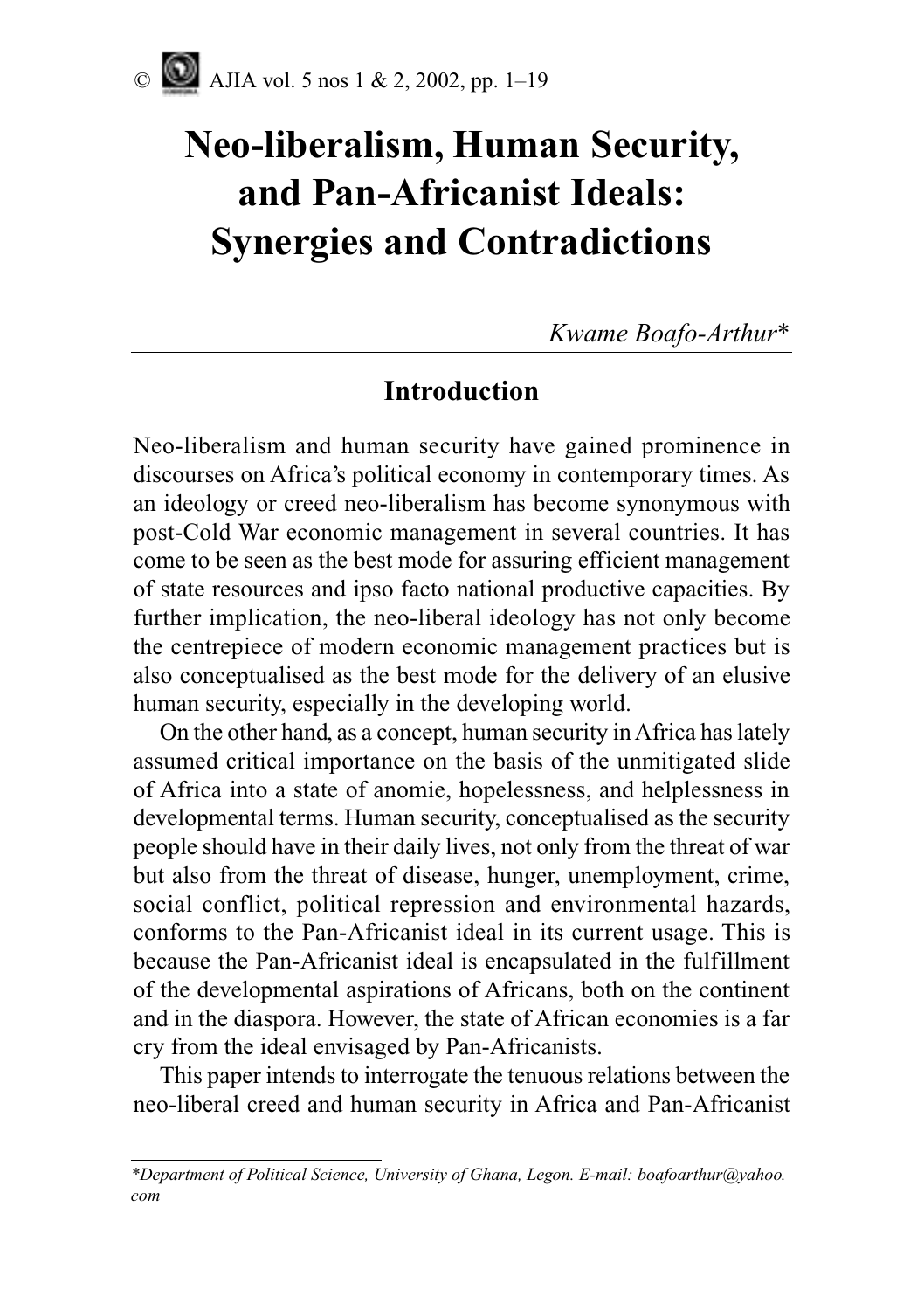ideals on development, democracy, social enhancement, etc. It is argued that uncontrolled neo-liberalism has supplanted human security in both its classical and modern connotations as well as Pan-Africanist ideals. There is, therefore, the need to infuse neoliberalism with humanism to suit prevailing African conditions in order to attain the Pan-African ideal construed in terms of rapid economic growth, dignified standard of living, sovereign equity in the comity of nations, etc. The paper delineates the key features of Pan-Africanism, human security, and neo-liberalism with a view to interrogate and tease out both positive and contradictory linkages. The conclusion is that the practice or implementation of neoliberalism in its classical form is inimical to the ideals embedded in Pan-Africanism and the neo-conceptualisation of human security. Neo-liberalism can be a positive tool for the attainment of Pan-African ideals, which in reality encapsulate human security in the classical and modern senses, only if it is infused with African Humanism to conform to the socio-political conditions in individual African countries.

## **Pan-Africanist Ideals: Past and Present**

Pan-Africanism owes its intellectual origins to Africans in the diaspora who were bent on ending subservience to African colonial overlords who were instrumental in the slave trade and had subjugated Africa for years. The impetus for these diasporan African ideas flowed from the experiences of dispersed Africans who felt emptied of their being 'through dispossession or slavery, or socially, economically, politically, and mentally through colonialism'. 'With this loss came enslavement, persecution, inferiority, discrimination, and dependency'. It equally involved a 'loss of independence, freedom and dignity'.<sup>1</sup> Since the expression of these sentiments, regaining lost dignity has become the mainspring of most actions by Pan-Africanists.

The crystallisation of Pan-Africanist ideals came through the writings and songs of leading Pan-Africanists. The first to be clearly expressed were the concepts of *freedom* and *common identity*. The yearning for the former was because of the bondage in which those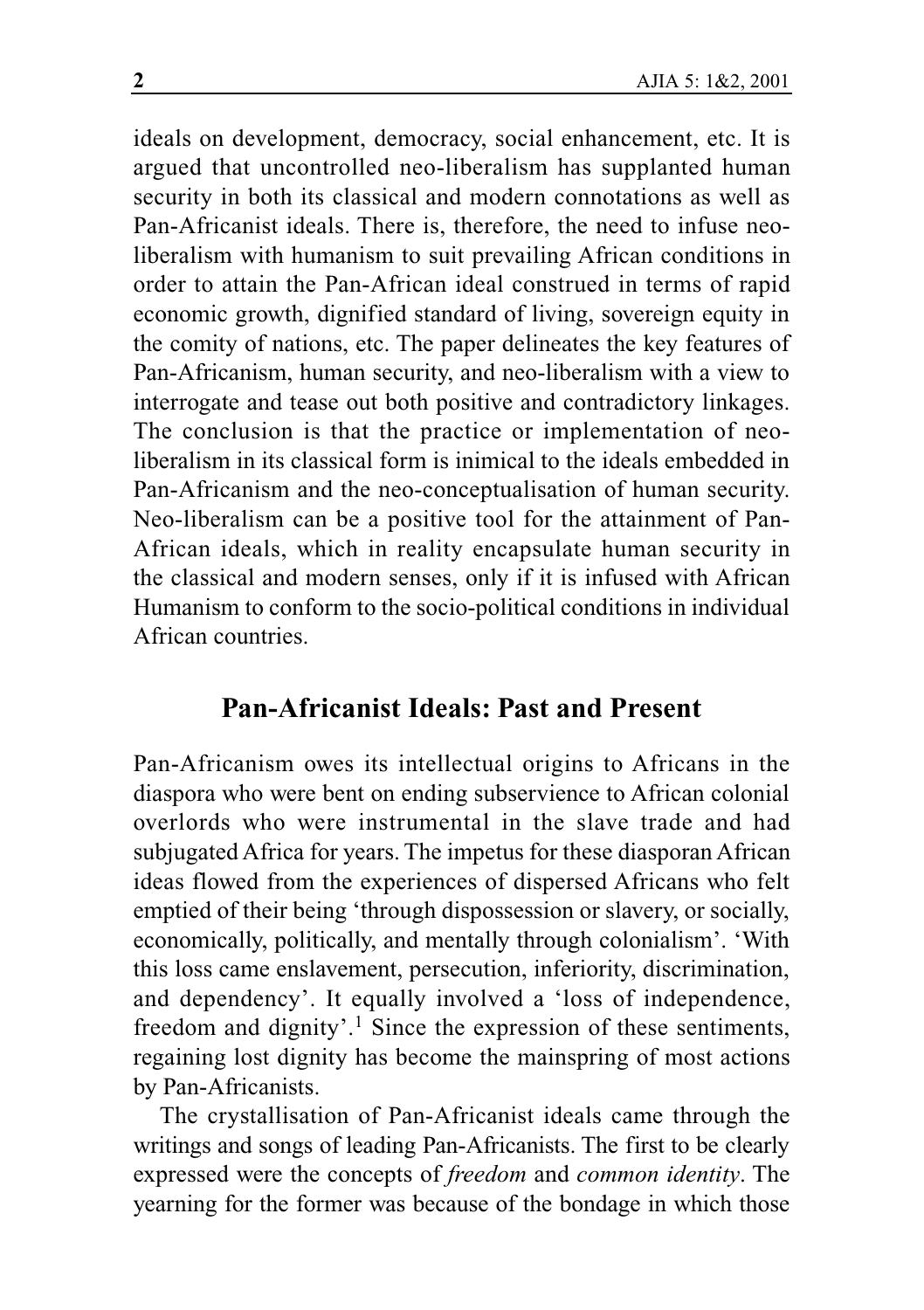in the diaspora found themselves, and the common identity from the need to ascribe to racial oneness. They perceived their strength in the collective recognition of their common racial stock. The development of the concept negritude by Aimé Cesaire and its later amplification by Leopold Senghor and of African Personality by Leon Damas flowed from the desire for identity and racial unity in addition to the longings for freedom. Africans studying in the United States and the United Kingdom were deeply attracted to the monumental works of W.E.B. Du Bois, Marcus Garvey, Sylvester Williams, George Padmore and others because their works explicated African conditions and suggested means for dealing with such depressing issues as ignorance, illiteracy, enslavement, colonialism, and many others.

Notable African leaders such as Nkrumah, Azikiwe, Kenyatta etc., were greatly influenced by these early Pan-Africanists. The Pan-African Congresses started by Marcus Garvey in 1900 were the spark that ignited educated Africans to sharpen their wits for the struggles for colonial emancipation. Indeed, these congresses, especially the Manchester Congress of 1945, apart from bringing leading Africans studying across Europe and America together, served as springboards for launching the political careers of many of the immediate post-independence African leaders.

Apart from the yearnings for racial identity and freedom, another ideal to come out without ambiguity was the *equality of all men*. The manifesto of the Fourth Pan-African Congress stated in part: 'we ask in all the world, *that black folk be treated as men.* We can see no other road to peace and progress'.2 Part of the resolutions of the pivotal Pan-African Congress of 1945 in Manchester demonstrated what the ideals of the Pan-Africanists were. In the declaration to the colonial powers subsumed under the 1945 resolutions, the desire for *freedom, education*, *democracy* and *social betterment* were reemphasised. What may stand in sharp contrast to current ideological posturing by neo-Pan-Africanists was the critique of monopoly capital and 'the rule of private wealth and industry for private profit alone'.3 This part of the resolution at the Pan-African Congress of 1945 implied that even from its early beginnings Pan-Africanists had cause to assail the monetarist pretensions of economic management embedded in current neo-liberal practices of the Bretton Woods institutions. The belief was that hankering for private profit by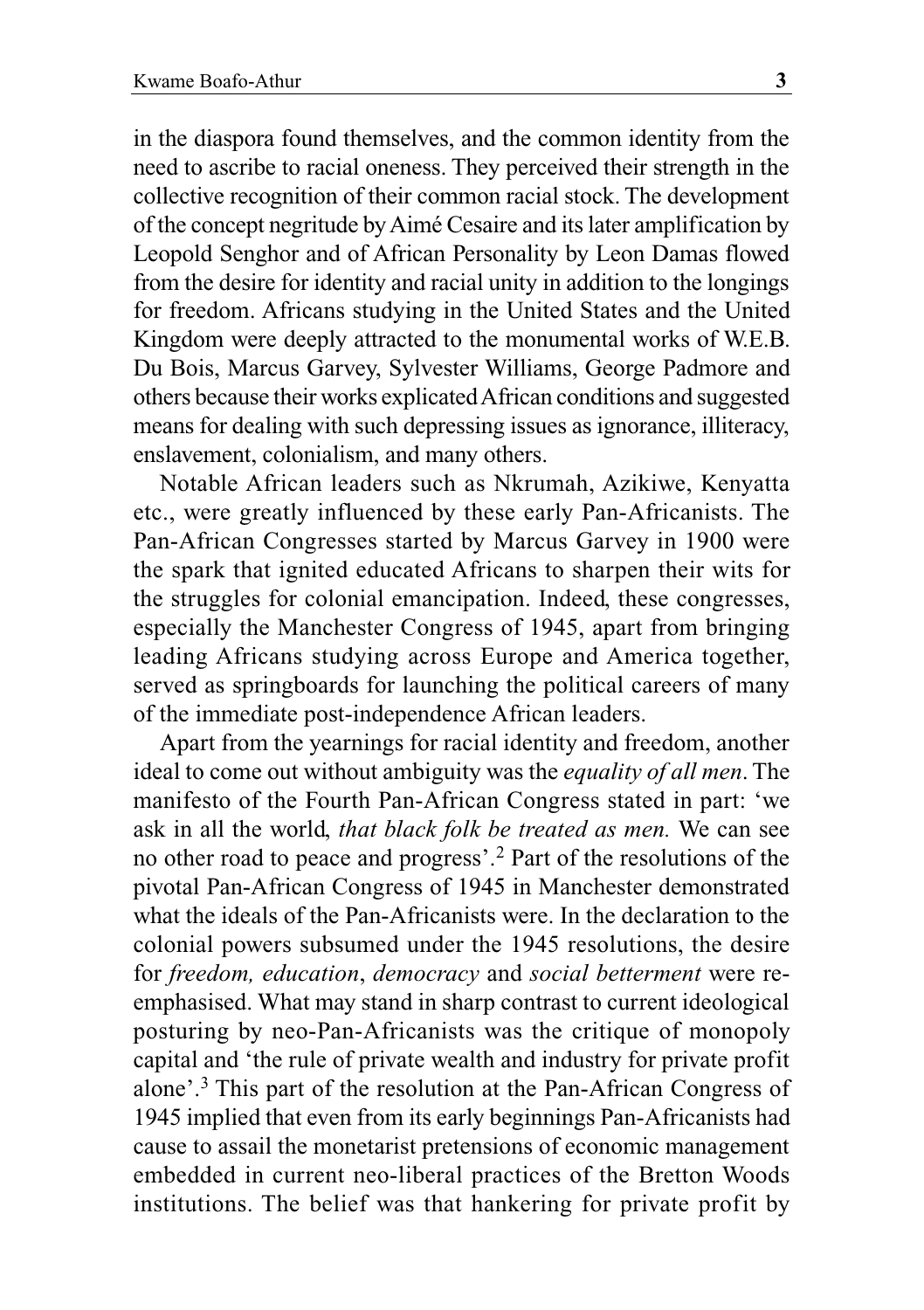private entrepreneurs was not in the best interest of Africa. This stands in sharp contrast to the current prevailing notion that sees private capital and entrepreneurship as the engine of economic growth and development.

*African unity* was another favourite theme of the early Pan-Africanists. A united continent with interlinking federations was preferred. There was equally a call for African renaissance and African personality that were to take into account the valuable and desirable heritage of the past and 'marrying it into modern ideas'. African nationalism or loyalty was more preferable than parochial tribal affiliations.

The desire for the regeneration of economic activities in place of the existing colonially structured economy was another ideal that was relentlessly stressed by the early Pan-Africanists. Even though early Pan-Africanists rejected international communism, they expressed a belief in a 'non-exploiting or *communalistic* type of socialism'.4 There was also a strong belief in democracy, which was seen as the most desirable mode of government that hinged on the principle of one-man-one vote. However, the type of democracy expressed by some Pan-Africanists leaders after independence ran counter to the liberal democratic principles we know of today. According to George Padmore who also had a great deal of influence on Dr. Nkrumah, 'Panafricanism subscribes to the fundamental objectives of Democratic Socialism, with state control of the basic means of production and distribution'.5 With reference to the same democratic mode, Dr. Nkrumah noted:

Democracy, for instance, has always been for us not a matter of technique, but more important than technique - a matter of socialist goals and aims. It was, however, not only our socialist aims that were democratically inspired, but also the methods of pursuit were socialists.<sup>6</sup>

It appears that Dr. Nkrumah's preference for Democratic Centralism, which was the true expression of the socialist technique of democratic engineering, was influenced by George Padmore's Democratic Socialism. The preference for a one party state that came into vogue across the continent in the 1960s was the natural translation of the theoretical ideals of Democratic Socialism or Democratic Centralism into reality.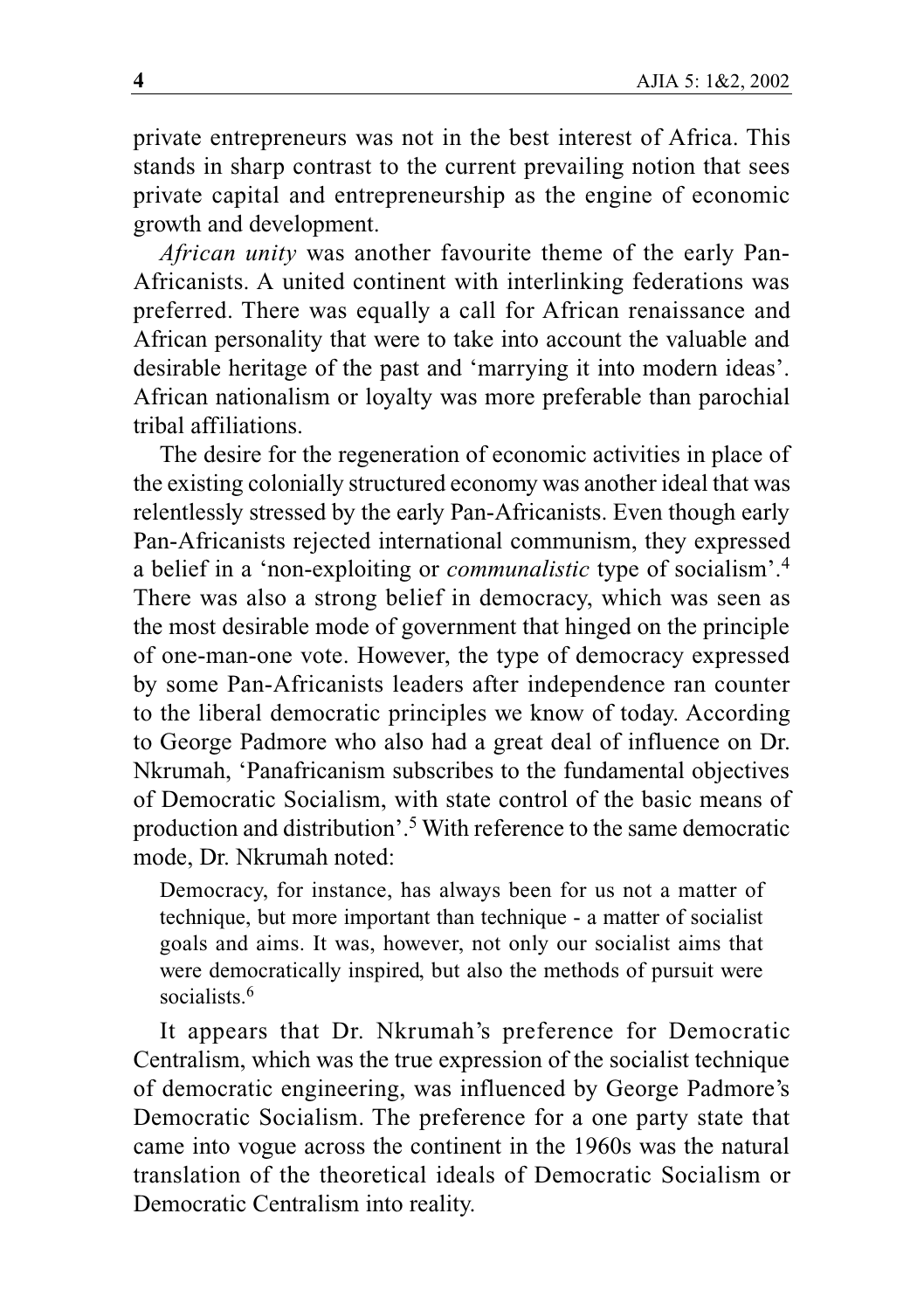The foregoing ideals with several potential applications could be summed from the works of the early Pan-Africanists. The struggle for independence and the activities of the immediate post-independence African leaders brought some of these ideals to the centre of politics and sharpened others in consonance with the developmental problems of our time. As poignantly pointed out by Dr. Nnamdi Azikiwe, 'the constitutional implications of Pan-Africanism present to its builders a challenge to create a heaven on earth for African humanity'.<sup>7</sup> Dr. Azikiwe was emphatic on the need to guarantee human rights for citizens, social security among the workers, and collective security among the populations, and noted that African unity would be strengthened if leaders succeed in resolving the problems created by the processes of social interactions in Africa.8 People of African descent laid the foundations of Pan-Africanism in the pre-independence era but the implementation and nurturing of Pan-Africanist thoughts fell into the laps of the immediate postindependence African leaders.

#### **Post-Independence African Ideals**

The ideals and philosophies were derivatives of the pre-independence views. Freedom, *economic development, racial identity, education, democracy* etc., were the key components of the ideals. The euphoria that surrounded the attainment of independence ran very deep, and this could be understood from the perspectives of the views of preand post-independence African leaders. Independence led to the transfer of the management of African economies that were deficient in capital and human resources into the hands of elected African leaders. There was a strong belief that African leaders could facilitate development faster than could be attained under colonialism. Independence was, therefore, necessary 'for the welfare and wellbeing of societies characterized by poverty, ignorance and disease, and for the direction of political entities lacking natural cohesion'.9

The problems faced by Africa at independence engendered various responses in different countries. These problems included low levels of economic development, lack of social cohesion, high illiteracy levels, the lack of manpower resources, poverty, hunger, diseases, etc. However, the responses from countries in East Africa were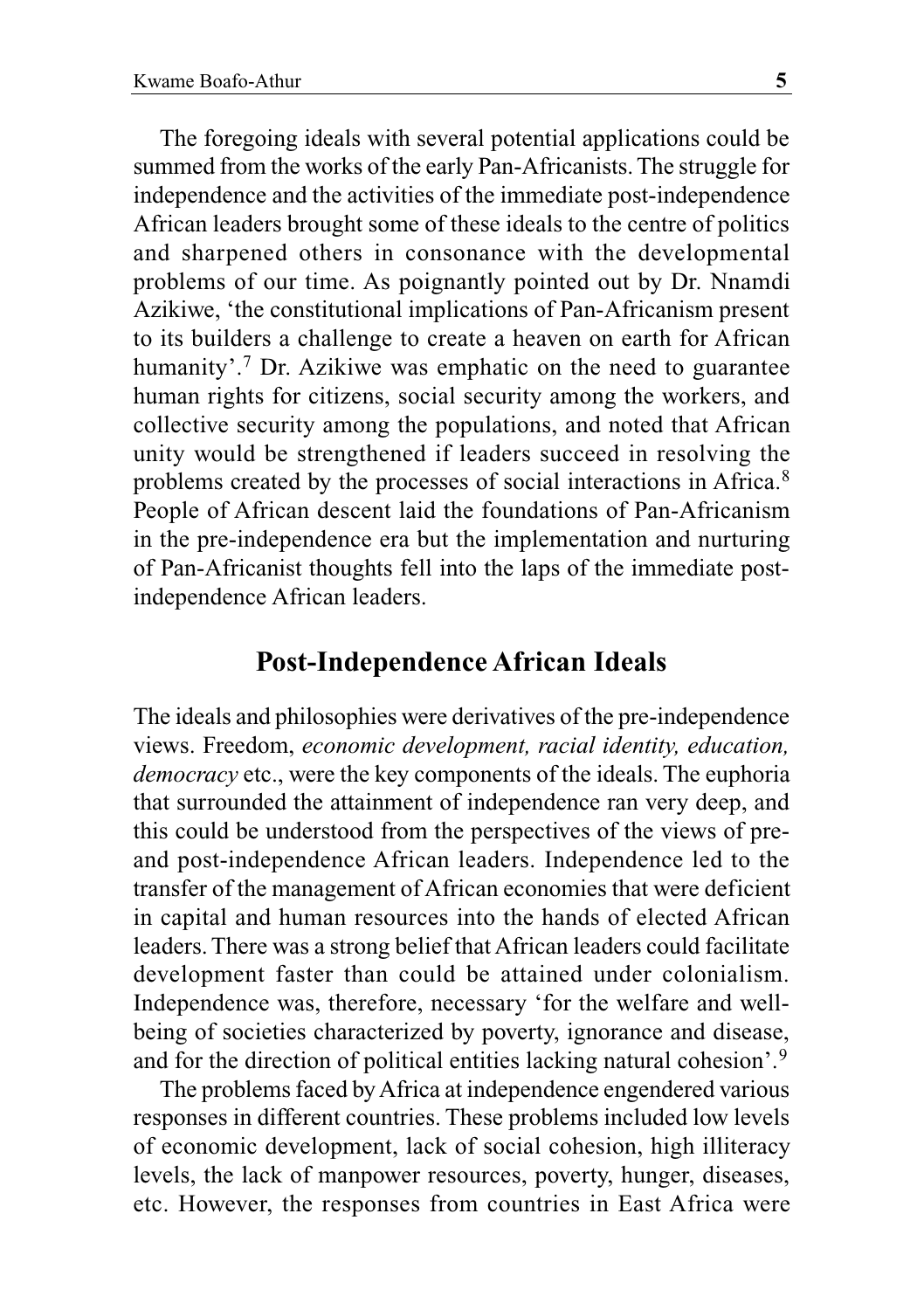more concrete than in West Africa because they revolved around specific ideological viewpoints. In East Africa, leaders adopted far-reaching strategies that aimed at tackling the developmental problems holistically. In the minds of the leaders concerned, these strategies were the means through which Pan-Africanist ideals could be realised. Julius Nyerere of Tanzania came up with the Arusha Declaration that embodied several concepts such as 'Education for Self-Reliance' and 'Socialism and Rural Development'. The *Ujamaa* or villagisation policies embarked upon later by Julius Nyerere were all aimed at accelerating the development of Tanzania. Priority was given to rural development with socialism rooted in African communal experiences as the guiding principle. Kenneth Kaunda shared similar sentiments with Nyerere but with a humanistic approach, while Kenya favoured a pragmatic African socialism, which in effect was capitalism with an African face. Their colleagues in West Africa expressed similar sentiments that favoured socialist modes of economic management but not in such compact, academic, and holistic vein.

The sum total of their ideals reflected the classical Pan-Africanist notions in the Cold-War context. For instance, in Nyerere's *Freedom and Development*, freedom was contextualised as freedom from external interference in the affairs of Tanzania, freedom from hunger, disease, and poverty, and personal freedom including right to live in dignity and equality, freedom of speech, and freedom from arbitrary arrest. The enjoyment of these freedoms was predicated on economic and social development; in absence of this, national freedoms might be endangered by foreign elements.10

Human security in its present conceptualisation tallies with the well-thought out ideas expressed by Julius Nyerere in *Freedom and Development* as well as by Kenneth Kaunda in *Humanism: A Guide to the Nation.* Dr. Kaunda enjoined Zambians in particular and Africans in general to remember that in building a man-centred society we should not forget that people are above ideology and man above institutions. He notes: 'Society is there because of Man' and 'whatever we undertake to do we have got to remember that it is Man that is the centre of all human activity'.<sup>11</sup> The import is that every action taken should lead to the optimum satisfaction of man. This would imply his security, social welfare, economic well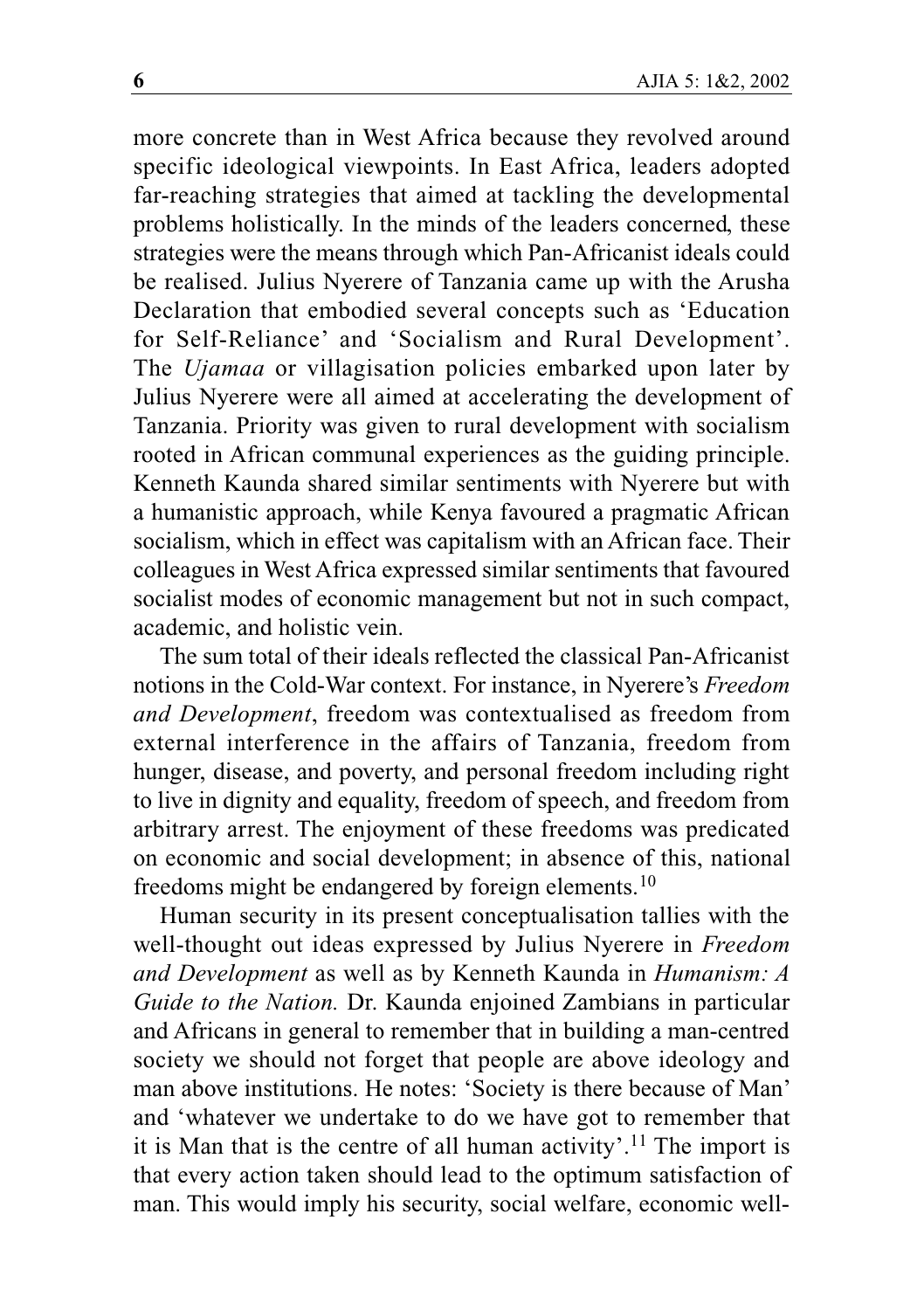being, etc. Kaunda was not dogmatically socialist like Nyerere because 'humanism recognizes the importance of private initiative in the economic development of the Nation. But at the same time, it abhors the exploitation of human beings by other human beings'.12 Clearly, Kaunda did not see private initiatives in nation building as an exploitation of man by man.

The Kenyan approach which was also termed African Socialism had the following features: political democracy; mutual social responsibility; various forms of ownership; a range of controls to ensure that property is used in the mutual interests of society and its members; diffusion of ownership to avoid concentration of economic power; and progressive taxes to ensure an equitable distribution of wealth and income.<sup>13</sup>

In the West African sub-region, Kwame Nkrumah was much more concerned with the continental political struggles that would lead to a united Africa than to pay heed to a systematised, concrete, and coherent economic blueprint as was the case for instance in Tanzania and Zambia. Most of his writings were basically political treatises with the underlying objective of goading African leaders to realise the essence of a United States of Africa. Where he dealt with economic issues, the pronouncements were political statements couched in the context of a United States of Africa. For instance, in *I Speak of Freedom,* Nkrumah stated with regard to a continental market:

An African Common Market, devoted uniquely to African interests, would more efficaciously promote the true requirements of the African states. Such an African Market presupposes a common policy for overseas trade as well as for inter-African trade, and must preserve our right to trade freely anywhere... Indeed, the total integration of the African economy on a continental scale is the only way in which the African states can achieve anything like the levels of the industrialized countries.14

It took African leaders 30 years to hammer into place the African Economic Community (AEC) in Abuja in 1991. The political vehicle on which this was to ride had been constituted amid contestations between the Monrovia and the Casablanca groups earlier in 1963.

The post-independence ideals were in consonance with those in the pre-independence days. The only difference was that post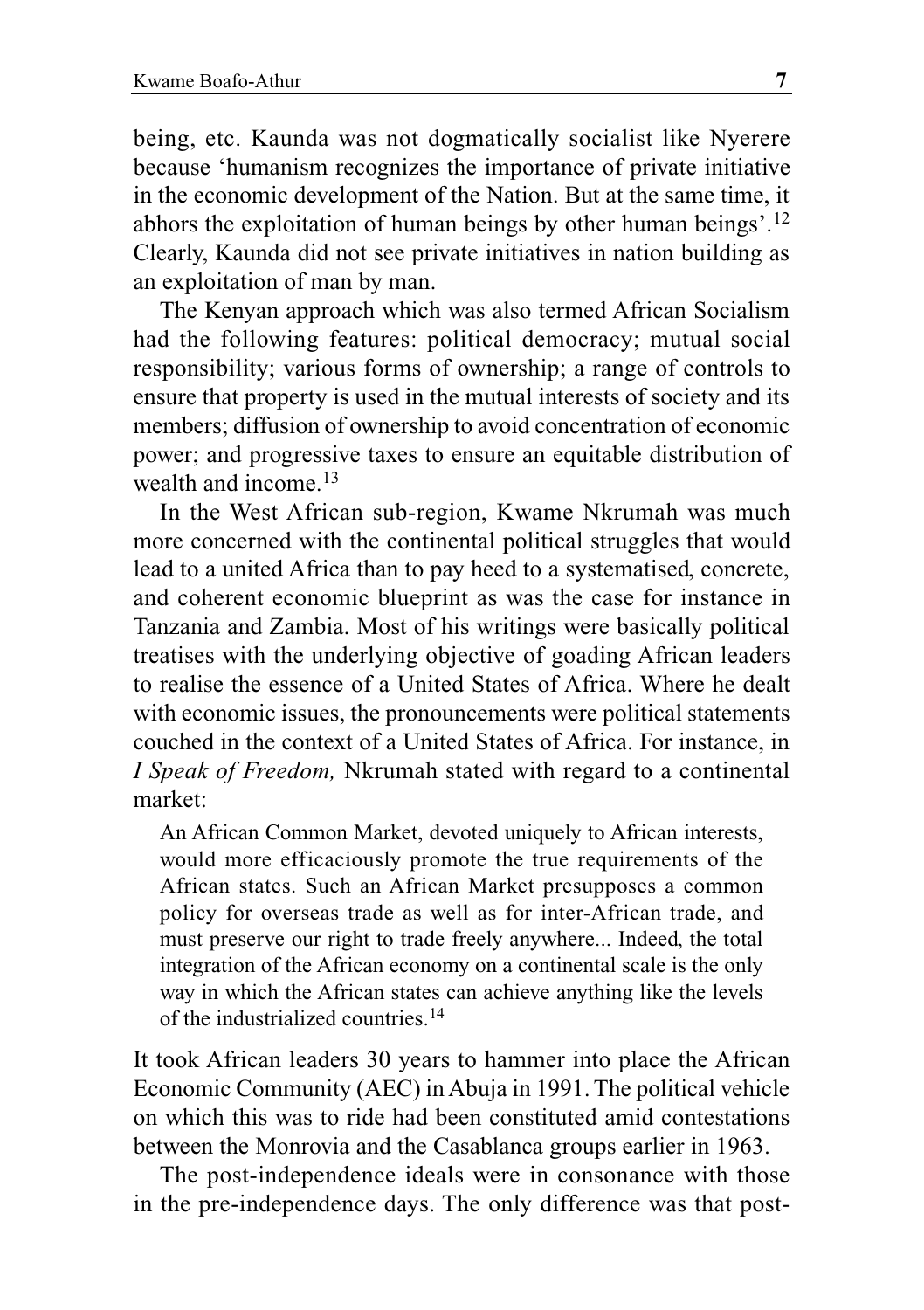independence African leaders, as opposed to their pre-independence counterparts, had the vehicle - state machinery - at their disposal to bring to reality what existed in theory and in the minds of the early Pan-Africanists. It could be stated that whereas the ideals expressed conformed to human security in its current and prevailing usage, they did not completely ignore human security in the classical form. Human security appears to be the core of the ideas of Julius Nyerere and Kenneth Kaunda. The welfare of man was at the core of Kaunda's political ideals termed humanism. A man-centred ideology would imply an ideology that implicitly has human security as its fulcrum. To what extent were the pre- and immediate post-independence notions of Pan-Africanism reflective of human security in Africa? The dimensions of human security discussed below demonstrate the extent of its conformity or otherwise to the ideals of Pan-Africanism of both the pre and post- independence eras.

#### **Pan-Africanism and Human Security**

The quest for freedom, racial identity, the regeneration of economic development, a belief in a non-exploitative mode of economic production, rejuvenation of African moral virtues and cultures, belief in democracy as the most desirable mode of government based on the principle of 'one man one vote' etc., by Pan-Africanists could be seen from the human security perspective in its current usage. Such quests conform to the primary roles of the state, which is 'to provide peace and security for its citizens both within the nation-state and to ensure their protection against threats from outside'.15 The primary or traditional security threats were assumed to emanate from other states in the international system that had aggressive or adversarial plans. Consequently, traditional security issues were examined in the context of state power where 'the protection of the state... its boundaries, people, institutions and values... was the responsibility and objective of the state. People were presumably assured of their security by the shield of the state'.<sup>16</sup> The OAU Charter talks about maintaining territorial integrity, which implied the protection of the nation state from internal and external attacks. Thus the classical notion of human security whereby the security of the people was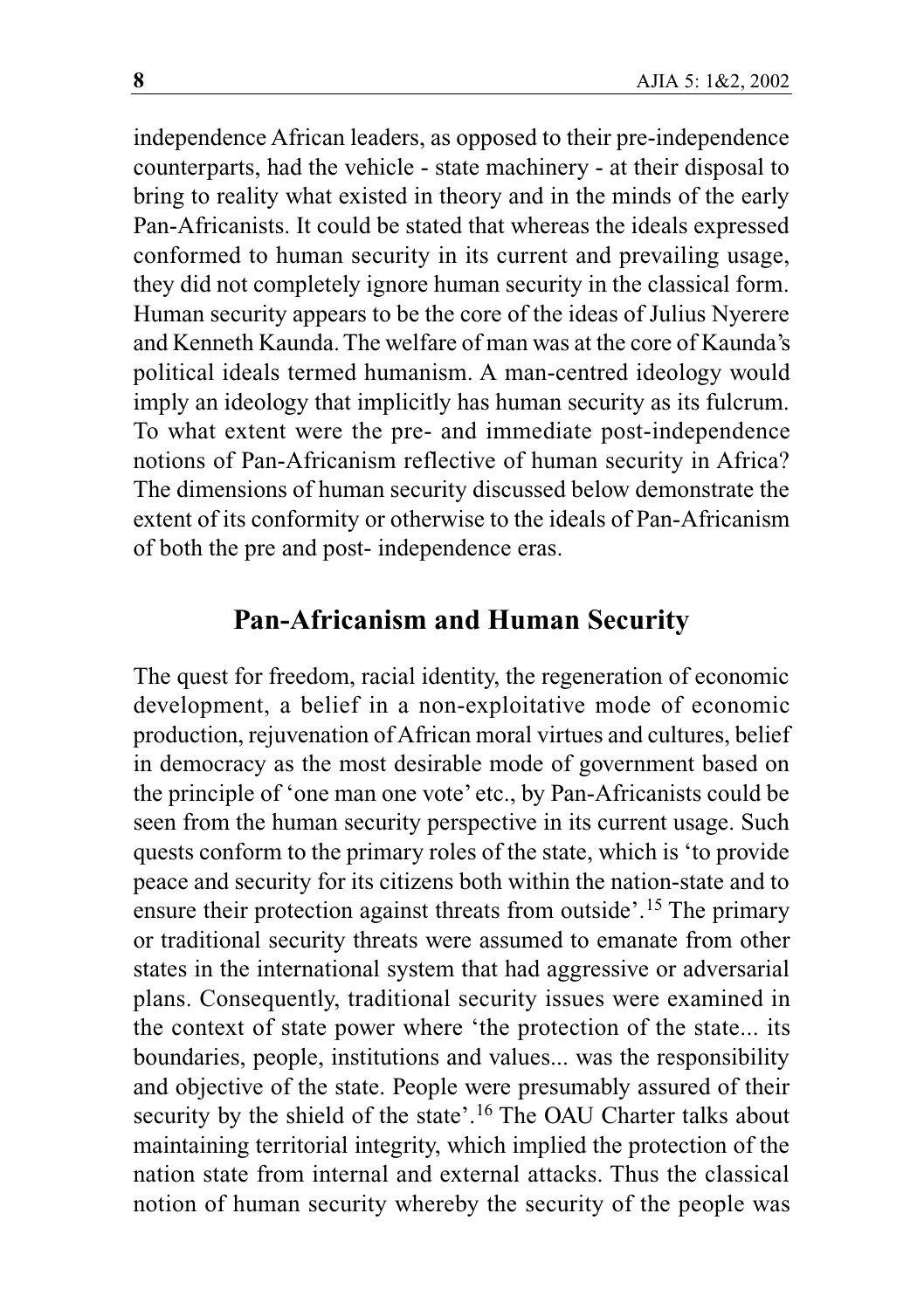deemed to be assured if the physical territory is well defended or protected was not alien to the immediate post-independence Pan-African leaders. However, Naidoo points out that states and by implication governments must no longer be the primary referents of security because in the post-Cold War era, 'governments which are supposed to be the guardians of their peoples' security have instead become the primary source of insecurity for many people who live under their sovereignty, rather than the armed forces of a neighbouring country'.17

With the end of the Cold War, the concept of security has been effectively shorn of its militaristic connotation. The classical usage that implied state security and territorial integrity (at times at the expense of the human beings who inhabit the state) has given way to a broader conceptualisation. In the view of Chowdhury, 'For most people of the world, a sense of insecurity comes not so much from the traditional security concerns, but from the concerns about their survival, self-preservation and wellbeing in a day-to-day context'.<sup>18</sup> For these people, 'security meant protection from the threat of diseases, hunger, unemployment, crime, social conflict, political repression, and environmental degradation'.19 This new conceptualisation brings under the fold of human security the variegated interests of the people. Economic, social, health, and political well-being have all been incorporated in the broader modern day concept of human security. This does not mean that nations are lax on national security construed in terms of military alertness and defense of the motherland. That still remains a noble pursuit but it should not, under any circumstance, be at the expense of broader human security.

The importance of human security is incontrovertible. Human security implies development and development should in reality assure human security. Arguably, the struggles of Pan-Africanists were geared toward socio-economic development that would enhance the living standards of the people. Freedom, which formed the original basis of the thinking of the early Pan-Africanists in the diaspora, is an aspect of development. I have yet to see a developed polity in which people's freedoms are restricted. So if it was an ideal in pre-independent times and still is an ideal, then it is because human security is coterminous with development and an enhanced mode of human existence.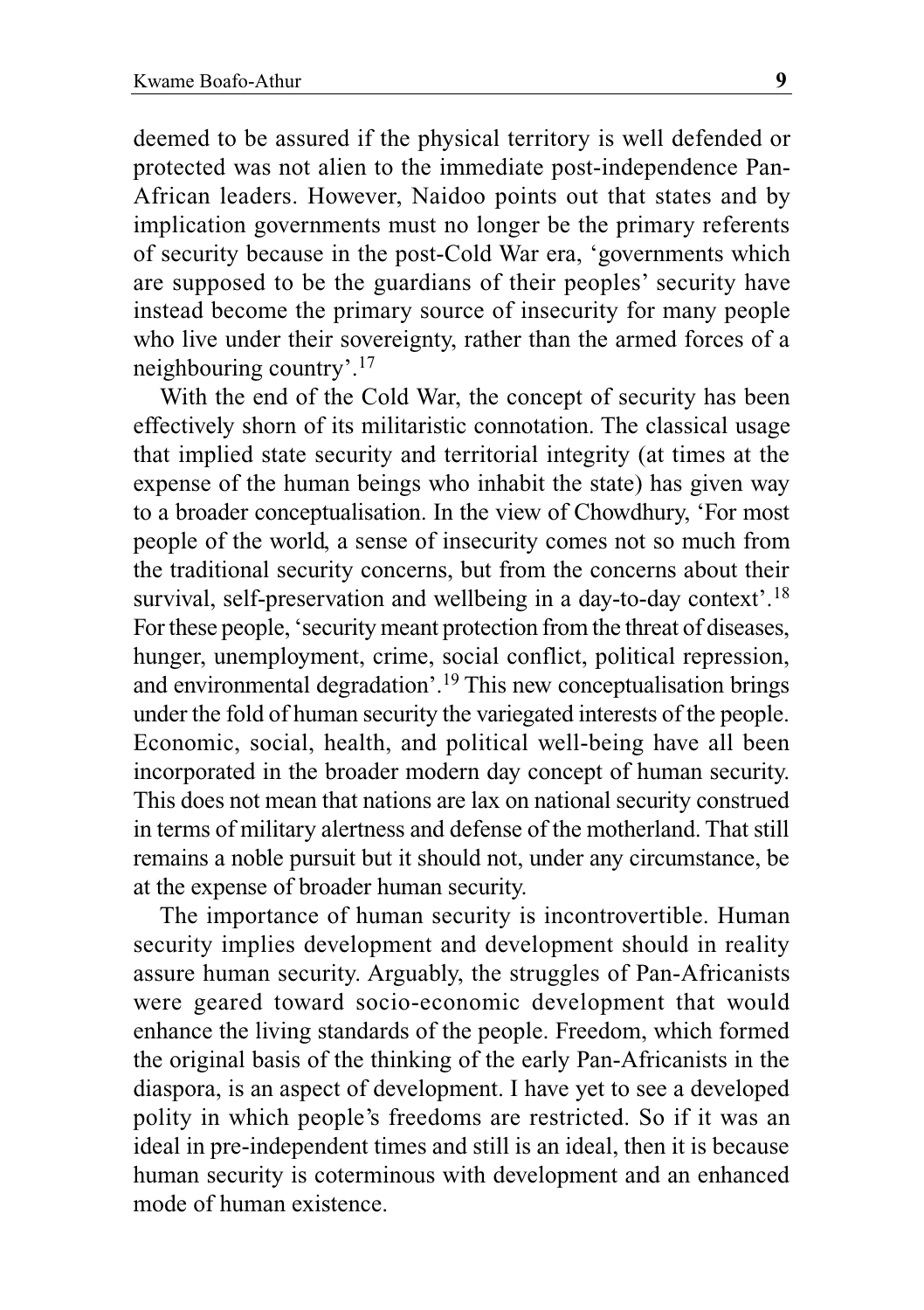The relevance of human security in the current global situation underlines its central role in the policy orientation of some international organisations and developed countries. 'Ensuring human security is, in the broadest sense, the United Nations' cardinal mission'.20 For instance, human security has steadily and perceptibly become the cornerstone of the foreign policy orientations of Canada, where foreign policy has been geared 'more toward protecting human beings than defending the power of the state'.<sup>21</sup> It appears then that the current underpinning of Canadian policy is more towards human centredness as enjoined by Kenneth Kaunda's man-centred approach to development. Human security is a package which according to Metta Spencer and others concerns itself with human rights, the establishment of an international rule of law, and the advancement of literacy, food security, health care, political representation and the well-being of the weaker members of the human family.22 In this light, any acceptable conceptualisation of human security for African countries should 'link human security with human development'.<sup>23</sup> because human development is one important means to create human security. Development was perceived as the only means through which the security of the people could be assured. As noted, both concepts are 'complementary and mutually reinforcing. Without one, the other becomes difficult, if not impossible'24 to achieve. Human development, just like human security, is also people-centred, multidimensional and is defined in the space of human choices and freedom. As such, both share a conceptual space. Even though both approaches address those who are already destitute, human security 'has a systematic preventative aspect'. In a more explicit sense, 'while human development aims at *growth with equity*, human security focuses on *downturn with security*'.25 In other words, human security should not be sought only in times of abundance and enhanced economic growth. It is where poverty is biting hard that the search for human security must be intensified.

Pan-Africanism could not have been motivated solely by nationalistic fervour for freedom. Freedom in itself is meaningless if it does not lead to the protection of human dignity. Human dignity is assured where the people are guaranteed food security, health care, education, and effective representation. In the absence of the general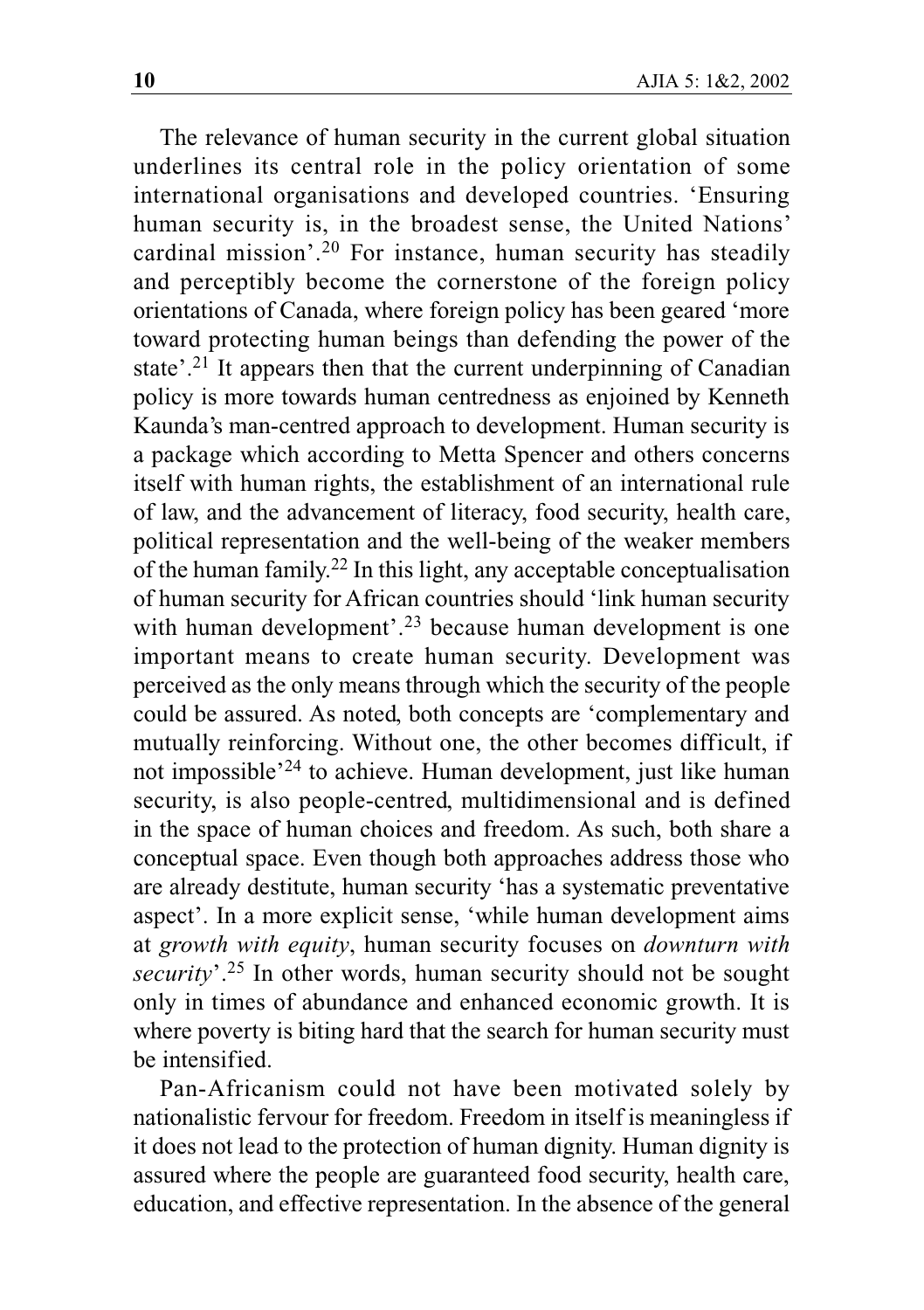well-being of the people, one cannot meaningfully talk about human security. I believe the early Pan-Africanists and those who followed thereafter were not so naïve as to think solely in terms of African freedom from colonial rule for its own sake. The belief was that political freedom would facilitate rapid economic development that would enhance the living standards of the people. The cries for freedom and racial identity were equally cries for emancipation from economic servitude, degradation, and despicable living standards.

From the onset of the Pan-Africanists movement the question of democracy was never marginalised. Democracy formed an important aspect of the whole struggle. It was obvious that Africans lacked representation in their own countries. They were subjugated politically and economically. Since democracy assures effective representation of the people through the principle of one man, one vote, Pan-Africanists embraced democracy. We have to admit rather sadly that most of the emergent Pan-African leaders veered from this conception of representation that could have assured the people the needed confidence in the government of their countries. Many tinkered with the familiar notion and planted one party states - an affront to democratic governance. Countervailing voices that are known to be crucial to development and governance were stifled, some forever. This clearly was a contradiction of Pan-Africanism.

In all, however, the synergies between Pan-African ideals and human security are very obvious. The mere acceptance of the concept of democracy was in tune with the concept of human security in current usage. Human security could be assured where the people have well defined democratic rights. Modern concepts of human rights, human security and development could all be distilled from the variegated ideals propagated by the early and later-day Pan-Africanists. What has incontrovertibly eluded Africans and has never been manifested to the satisfaction of Pan-Africanists is economic growth and development. Pan-Africanists upon assuming the mantle of leadership in individual African countries had no illusions about the need for rapid economic development, equity, and rule of law, human rights and many others. To a large extent, parts of the ideals have been attained save economic development that can guarantee enhanced living standards of the people.

Several Pan-Africanist-influenced economic development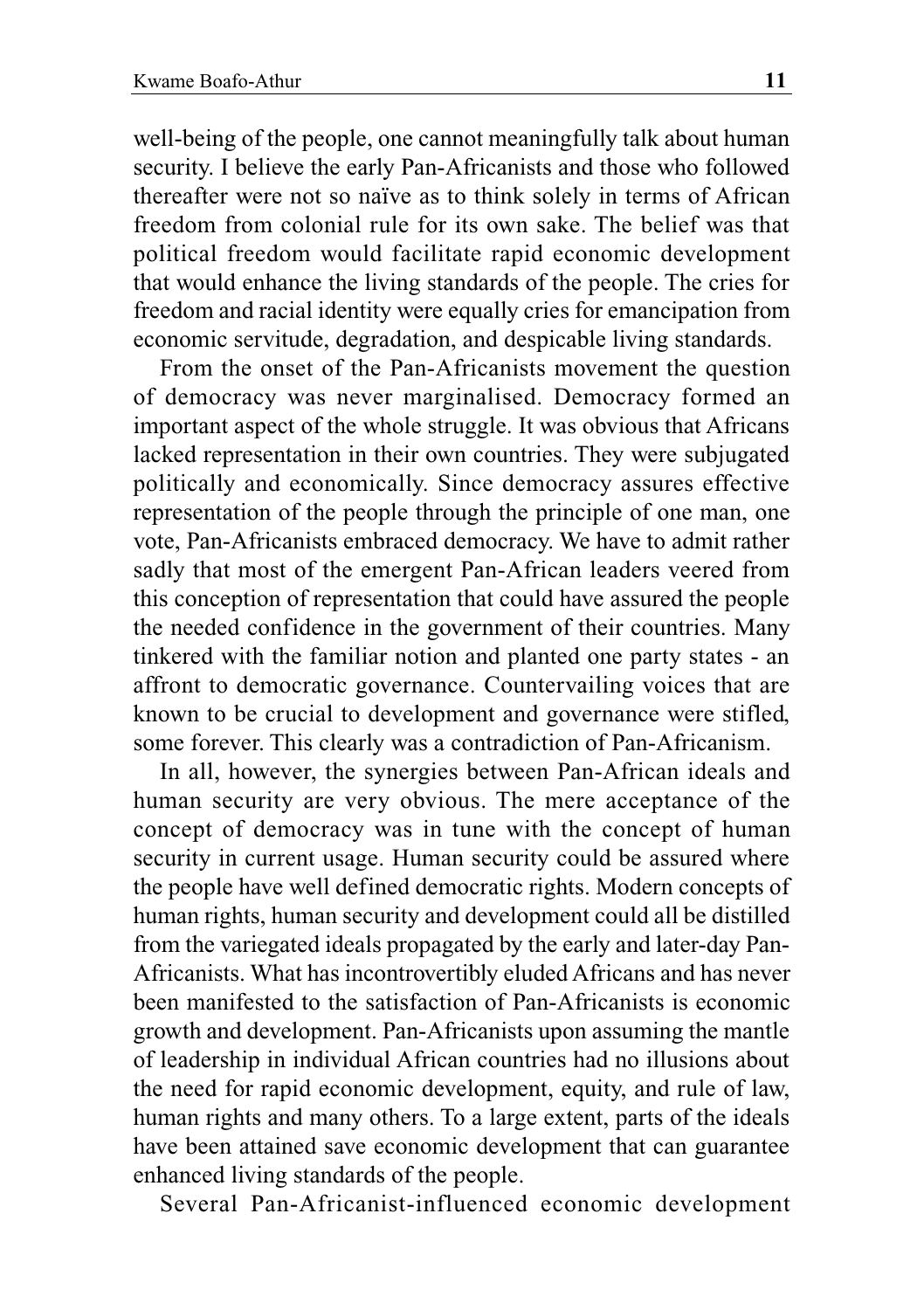strategies have been applied by individual countries in addition to several continent-wide development paradigms. These development strategies have run the gamut of African socialism to the New Partnership for Africa's Development (NEPAD). Earlier development paradigms had clearly socialist pretensions. Strains of socialism in various forms adopted by several independent states made inroads into continental development strategies such as the Lagos Plan of Action (1980-2000) and the African Alternative Framework to Structural Adjustment for Socio-Economic Recovery and Transformation (AAF-SAP) (1989). The failure of these programmes was due basically to a lack of financial resources to pursue the desired policies, and since the underpinning ideology contradicted the development philosophy of donors, most of the programmes became stillborn.

Direct external intervention in Africa's development process after independence was reflected in the sponsorship of several structural adjustment programmes (SAPs) by the Bretton Woods Institutions. Structural adjustment programmes had to be adopted against the backdrop of change in the ideological underpinnings of global development processes. Management practices that extolled an inherent socialist approach to management had to be jettisoned for a new paradigm and a way of thinking - neo-liberalism - that was not kind to state management of economic productive activities. The adoption of neo-liberal economic management strategies has been a great challenge to Pan-Africanists and the ideals they have been championing before decolonisation. Given the nature of Pan-Africanist thought, how do these neo-liberal ideals subsumed in economic globalisation conform to or deviate from Pan-Africanist ideals on human security in its current usage? Is neo-liberalism the antithesis of Pan-Africanism?

## **Neo-Liberalism and Pan-Africanism: Strange Bedfellows?**

If neo-liberalism aims at rapid national economic development and growth, then it cannot under any circumstance be said that its ideas conflict with those of Pan-Africanism. However, if the components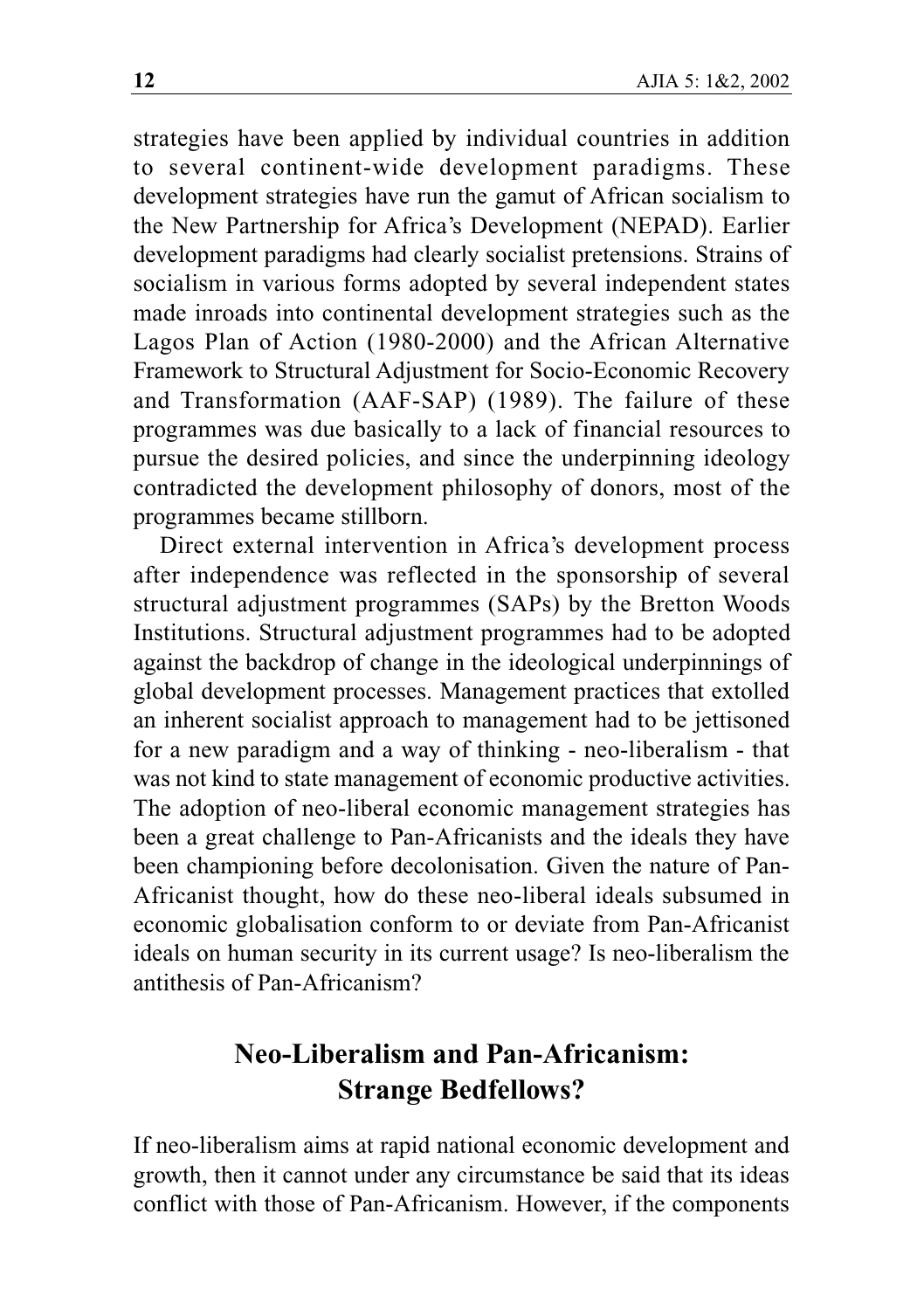of the neo-liberal creed undermine the broader conception of human security in current usage, then arguably it contradicts the aspirations of Pan-Africanists. What then is neo-liberalism? Neoliberals welcome the triumph of individual autonomy and the market principle over state power.26 While neo-liberals had served a useful historic function of questioning the viability of existing forms of state intervention, they have failed to provide an intellectually successful and workable programme for comprehensively rolling back the state, and achieving their vision of a 'brave new world.'

Neo-liberal political economy rests on the assumption that African development depends, to a large extent, on the downsizing of the state in economic activities. Thus neo-liberalism abhors state intervention in the development process. The neo-partimonial and rent-seeking pretensions of the state in Africa run counter to development, and the statist approach to development distorts markets through misguided policies such as protectionism, nontariff barriers, overvalued exchange rates, price controls, subsidies, and state monopolies. Indeed, the statist approach of the past has been termed 'wasteful authoritarian intervention' but this is in line with current conceptions that approve a minimalist state and frown upon anything that amounts to statism. the hegemonic political discourse in the post-Cold War era has been strongly neoliberal in both its economics and its politics'.27 If the state is retrenched from participating in economic activities, The market will find its level to the advantage of national development. An efficiently retrenched state will end in the strengthening of civil society and associational life, which will be to the betterment of African development. The phases of structural adjustment programmes were meant, among others,28 'to "thicken" civil society and thereby generate interest at the level of society in how the state is governed'.29

Democratic centralism, which also meant state control of national economic activities, propelled policy choices in most postindependent African states. The Pan-Africanist leaders were convinced that state participation was sufficient to assure equitable distribution of national resources apart from facilitating full employment and the enjoyment of other economic goods in developing economies. The race towards one party states was equally propelled by the felt need to incorporate all in the development process irrespective of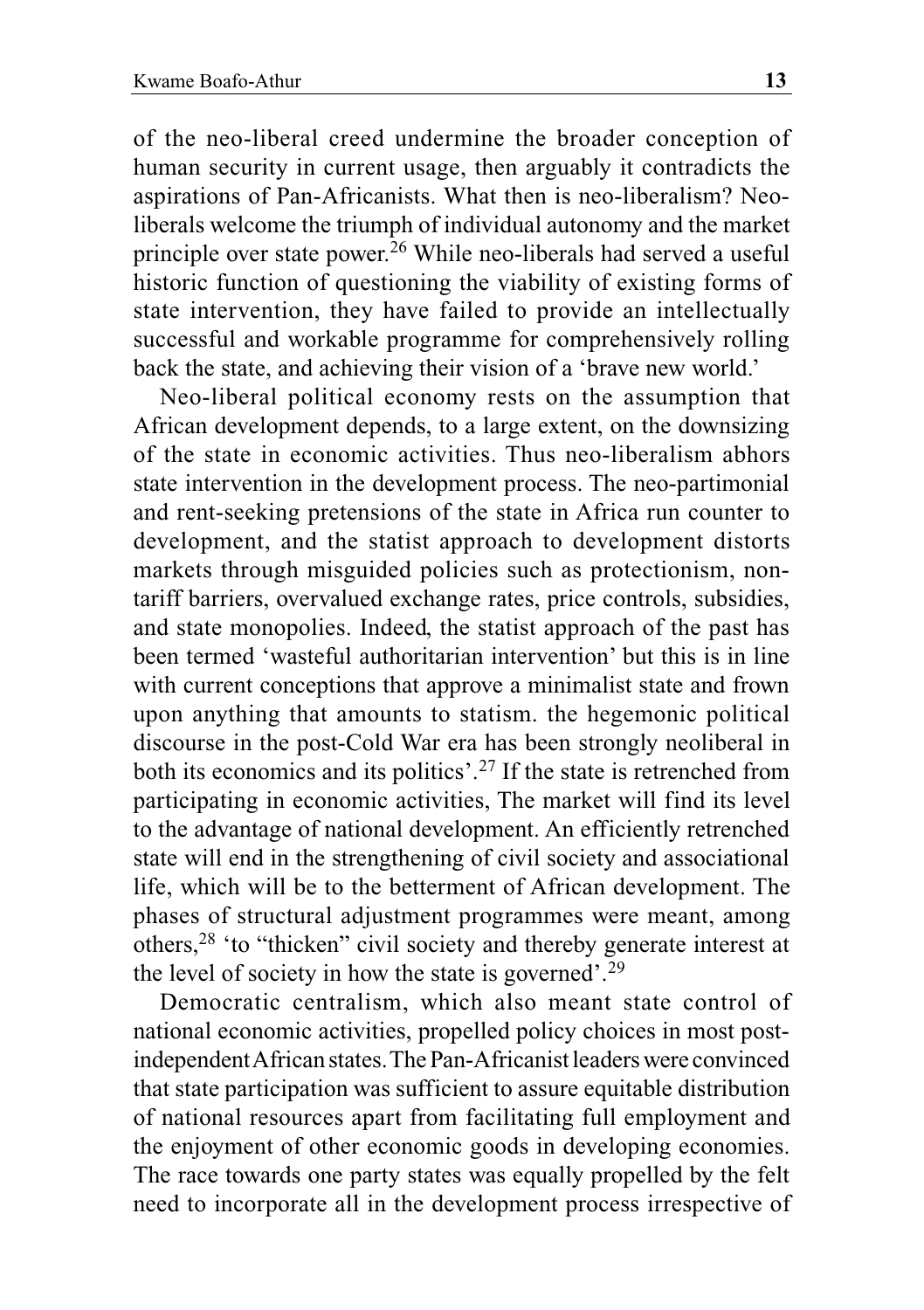political creed or thinking. However, this interventionist role of the state came under strenuous attacks in the 1970s when neo-liberalism found its feet. 'From being the cornerstone of development, the state now came to be seen as the millstone holding back a system of market-led development'.30 The failure of state interventionist policies appears to have been amplified by neo-liberal advocates in order to strengthen the basis for advocating the pursuit of minimalist state policies.

Neo-liberals demand a high degree of economic freedom even though 'some evidence suggests that statist intervention in direct support of more equitable growth, including restraints on pure market forces, restrictions on certain property rights, and state-guided rather than radical, trade liberalization' have been more beneficial than the neo-liberal model. By implication, state interventionism, which conforms to the development paradigm favoured by the immediate post-independence Pan-Africanist leaders, proved to be more development orientated than the neo-liberal model, which is clearly anti-state. One writer puts it bluntly that the much-extolled rapid development of the Asian tigers ignores the fact that those East Asian countries were long on aggressive development policy through state intervention and short on democracy.<sup>31</sup>

Neo-liberalism is an attack on big government and bureaucratic welfare state 'with a policy mix based on free trade and the establishment of an open economy'.32 The components of the neoliberal model include the following: economic liberalisation or rationalisation characterised by the abolition of subsidies and tariffs, floating the exchange rate, the freeing up of controls on foreign investment; the restructuring of the state sector, including corporatisation and privatisation of state trading departments and other assets, 'downsizing', 'contracting out', attack on unions and abolition of wage bargaining in favour of employment contracts; and finally, the dismantling of the welfare state through commercialisation and individual 'responsibilisation' for health, welfare and education.<sup>33</sup> Education and health become mere services and products to be traded in the marketplace.

Given the ramifications of neo-liberal economic policies one could argue that their strict implementation has been a great disservice to Africa and has undermined Pan-African ideals. Such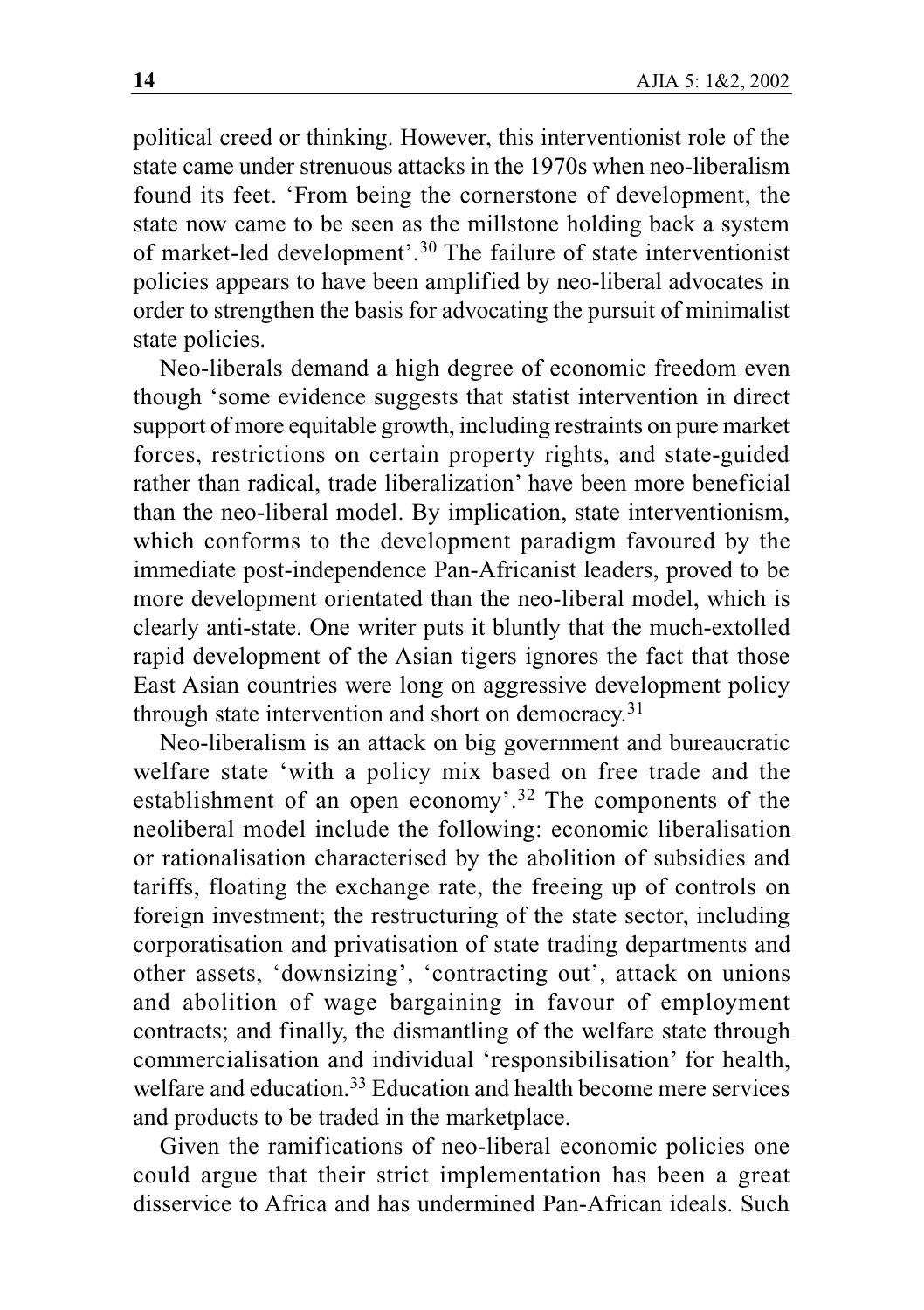neo-liberal policies call for reductions in public expenditure on services, including education (a sector where massive support is required to assure effective national participation in the global information technology). The concept of privatisation, which is one of the pillars of the neo-liberal ideology, has provided the rationale to reduce the size of the state. As Le Grand and Robinson point out, '... any privatization proposal involves the rolling back of the activities of the state'.34 Basically it involves three main activities that also constitute the modes of state intervention: a reduction in state subsidy; a reduction in state provision; and a reduction in state regulation.35

Pan-Africanists expected a lot from the state in assuring the economic development and growth of the state itself and the wellbeing of the citizenry. One rationale for the statist policies adopted by the Pan-African leaders was the equalisation of opportunities. The state is deemed apolitical and not likely to discriminate unduly in the disbursement of state largess to the people. Even though this assertion would seem to ignore the fact that human beings with peculiarities operate state institutions, it was believed that inequities emerging from state management of economic resources would comparatively be minimal.

To all intent and purposes, Pan Africanist ideals found a better expression in the statist policies adopted by the immediate postindependent African leaders than in the prevailing neo-liberal model. The dogged pursuit of structural adjustment policies represents the implementation of neo-liberalism in its classic form. The failure of adjustment that engendered recourse to mechanisms that would ameliorate the extreme negative outcomes of the programme such as the Programme of Action to Mitigate the Social Consequences of Adjustment (PAMSCAD) in Ghana is just one example of the failure of neo-liberalism and thereby the need to temper such policies with the views and insights of Pan-Africanist thinkers.

The 1980s was the halcyon decade of neo-liberalism as a political philosophy and structural adjustment programmes became the empirical barometer. It was a decade that witnessed unbridled governmental support for the modernising influences of neo-liberalism geared towards state exposure to global economic competition. However, the neo-liberal zeal ended in damaging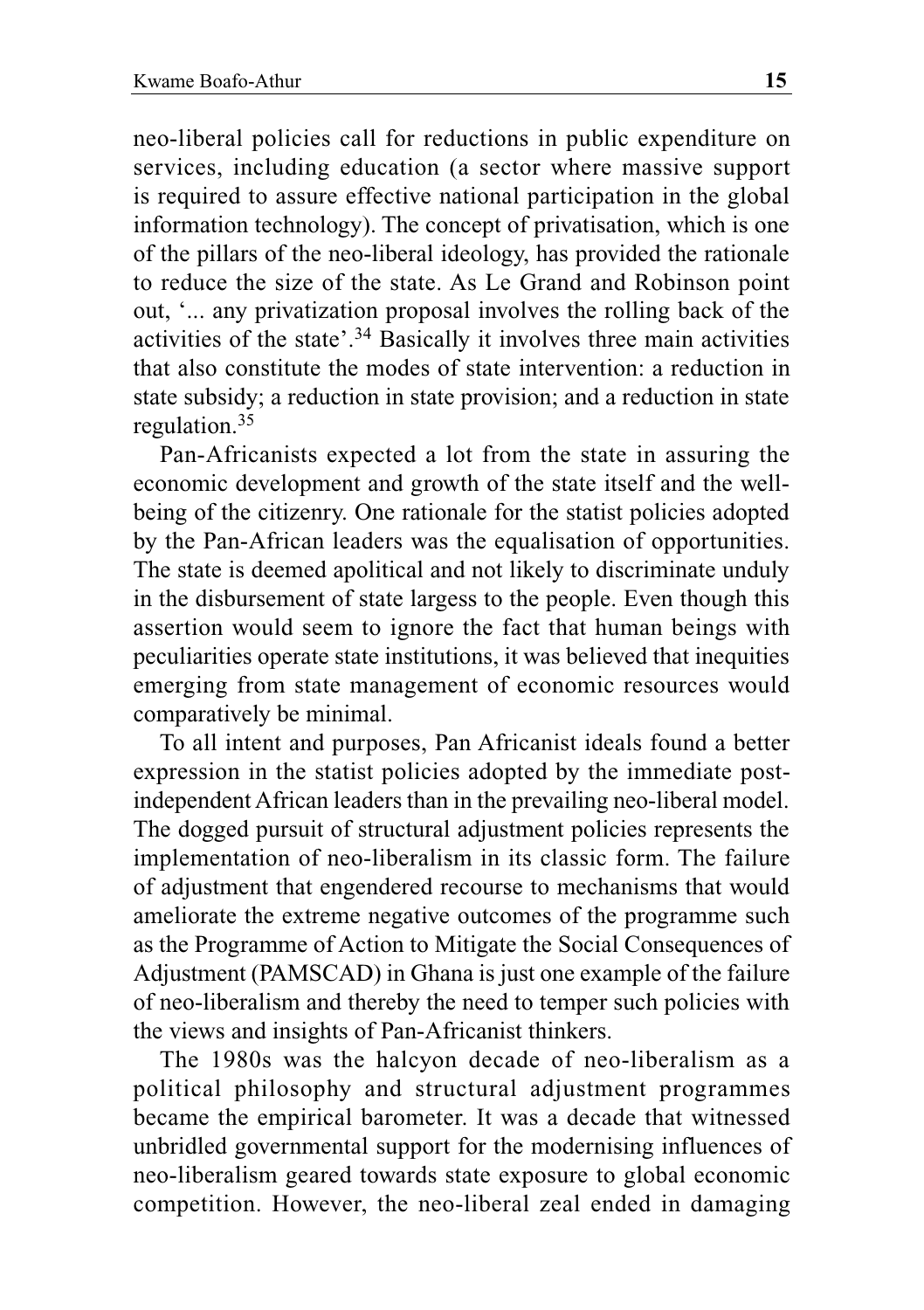several sectors such as education and health, thereby compelling Pan-African leaders to reconsider their unmitigated adherence to the doctrine. As pointed out by Peters, the apparent failure of neoliberalism in the 1980s led to a turn around in the 1990s but 'this time towards a realization that the dogmatism of the neo-liberal right had become a serious threat to social justice, national cohesion, and to democracy itself'.36 In effect, neo-liberal policies could not guarantee social justice, national cohesion, national development, democracy, and enhanced standard of living. That being the case, the neo-liberal model must be infused with Pan-Africanist ideals that extol some level of state intervention, if not absolute statism, especially state ownership of key industries, and state support for education and health, in addition to the provision of the necessary conditions that will assure human security. That is to say that a blend of neo-liberalism with sound Pan-Africanist ideals that perceive man as the centre of all political and economic initiatives will augur well for African development and human security than is the case through the instrumentality or the zealous implementation of classical neoliberal orthodoxy.

#### **Conclusion**

It is clear that there is some level of coherency and consistency in Pan-Africanist thought and ideals over the years. Pan-Africanist viewpoints on issues such as economic growth and development, human security, human rights, general national aspirations, and so forth are unambiguous. Embedded in several statements or pronouncements by past and present African leaders or Pan-Africanists was the need for concerted continental, and indeed, global actions to deal with diseases, poverty, ignorance or illiteracy, environmental degradation, governmental transparency, accountability, full employment etc. etc. That most African countries, after over a decade of neo-liberal economic management practices, are still basket cases makes this call for global action more compelling than ever. The political future of Africa is tied more or less to the economic well-being of the generality of the people. As it stands now, the synergies between Pan-Africanism and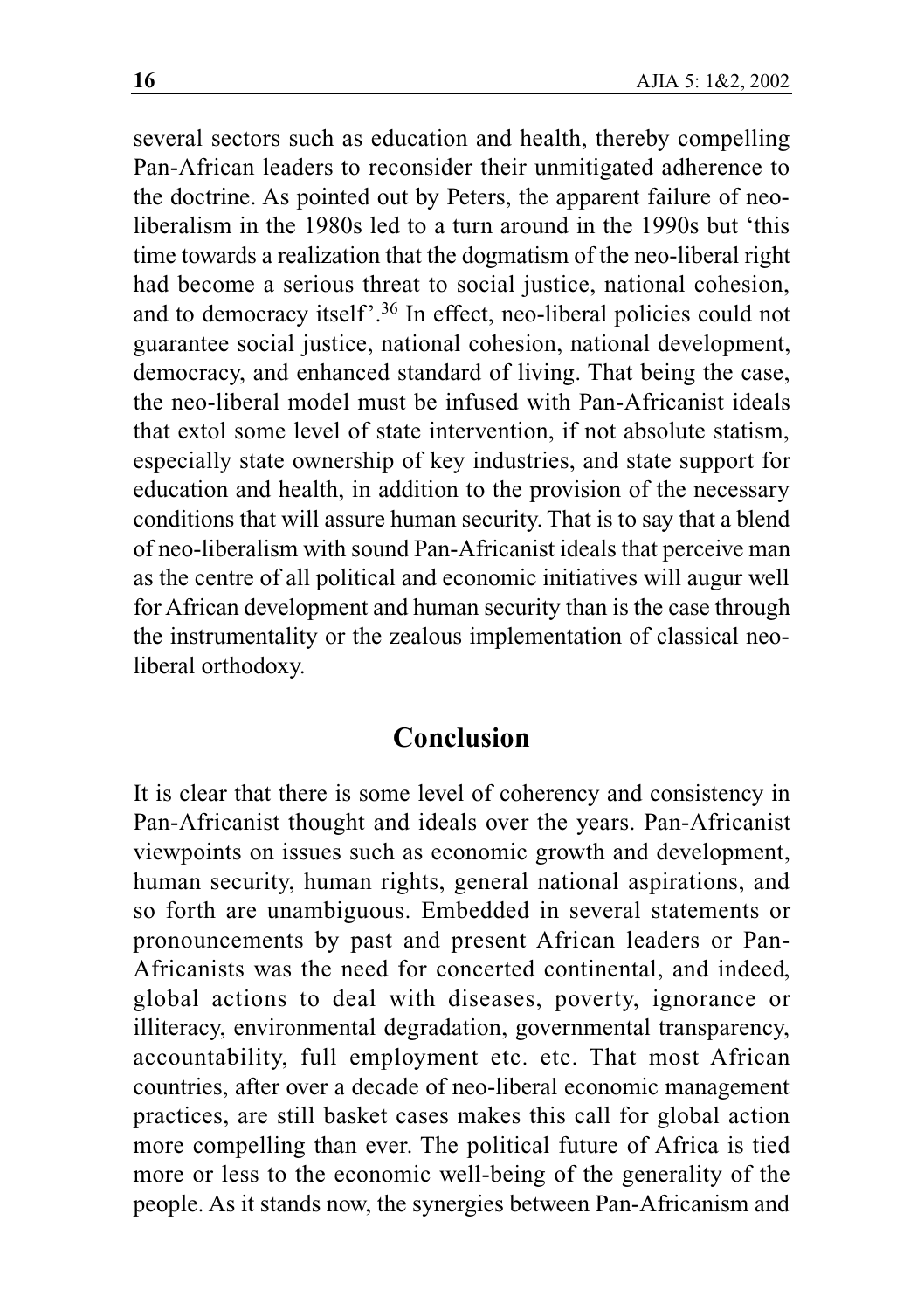neo-liberalism are few while the contradictions are legion. There is, however, a perfect agreement between Pan-Africanism and human security in its current usage. All that remains is to ensure concerted global and continental actions that will strengthen and, indeed, enhance human security whilst minimising the negativities of neoliberalism. It does not appear, as the experiences of the last two decades show, that neo-liberal economic practices will fulfill the aspirations of Pan-Africanists of the past, the present and the future. In other words, what matters most in the face of the apparent failure of neo-liberalism is adjusting neo-liberalism to suit Pan-Africanist legacies of the past and the requirements of the present as well as expectations in the future.

#### **Notes**

- 1. Colin Legum, *Pan-Africanism: A Short Political Guide*, Praeger: New York, 1963, p.15.
- 2. Colin Legum, op.cit., p.29.
- 3. Colin Legum, op.cit., p.137.
- 4. Colin Legum, op.cit., p.38.
- 5 George Padmore, 'Panafricanism or Communism?', Cited in Martin Minogue and Judith Molloy, (eds.) *African Aims and Attitudes: Selected Documents*, Cambridge: Cambridge University Press, 1974, p.210.
- 6. Dr. Kwame Nkrumah, 'Address to the First International Congress of Africanists held at the University of Ghana, Legon', December 12th 1962.
- 7. Dr. Nnamdi Azikiwe, 'The Future of Pan-Africanism', Address delivered in London to the Committee of African Organisations on August 12, 1961, cited in Colin Legum, op.cit p.274.
- 8. Dr. Nnamdi Azikiwe, op.cit., p. 272.
- 9. Martin Minogue and Judith Molloy, *African Aims and Attitudes: Selected Documents*, Cambridge: Cambridge University Press, 1974, p.63.
- 10. Julius Nyerere, *Freedom and Development*, Cambridge University Press: 1973, cited in Martin Minogue and Judith Molloy, op.cit. p. 64.
- 11. Kenneth Kaunda, *Humanism: A Guide to the Nation*, Government Printer, Lusaka, cited in Martin Minogue and Judith Molloy, p. 103.
- 12. Ibid. 116.
- 13. Ibid. 136.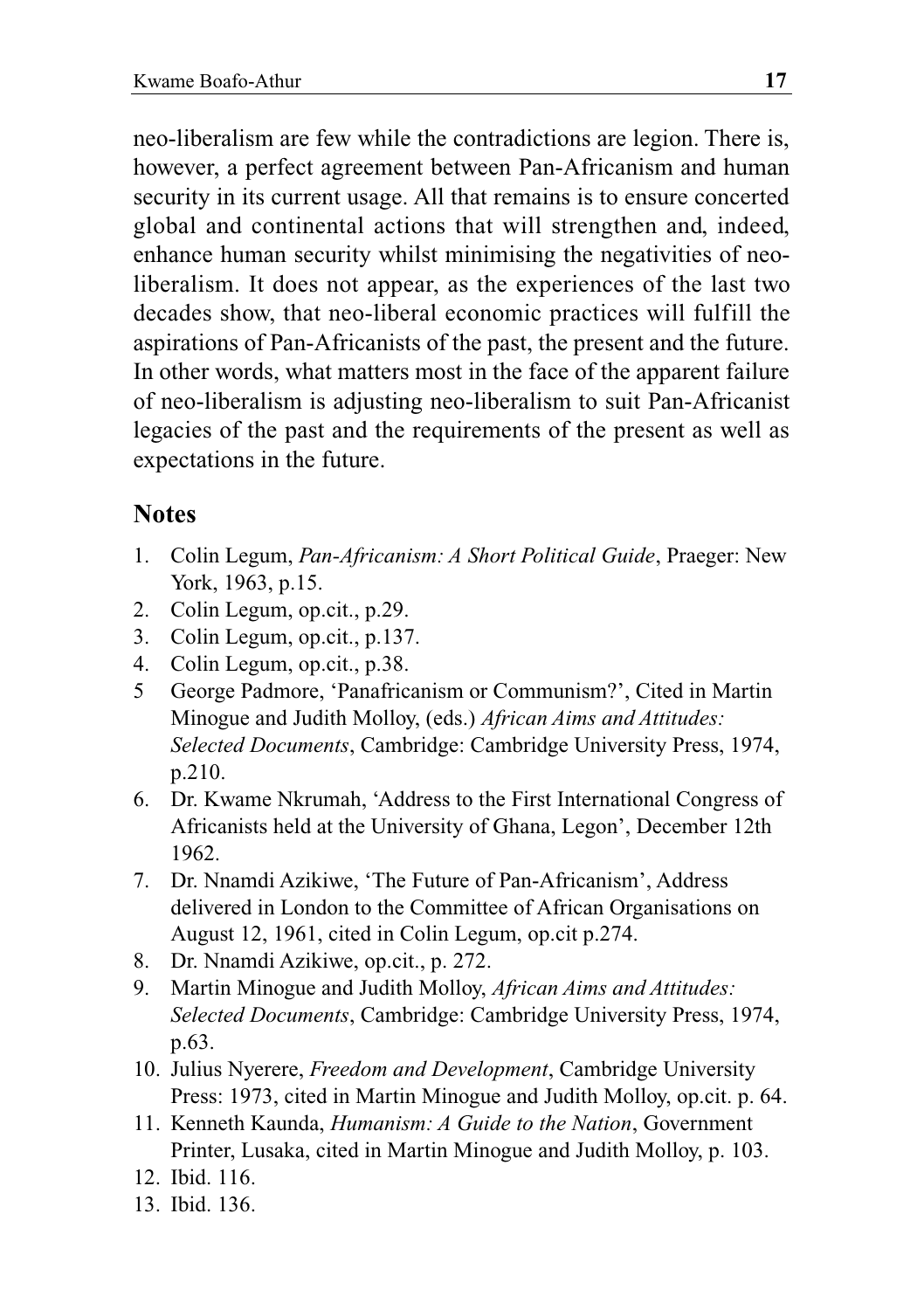- 14. Kwame Nkrumah, 'I Speak of Freedom', cited in Martin Minogue and Judith Molloy, op.cit., pp.214-215.
- 15. Cited in Sagaren Naidoo, 'A Theoretical Conceptualization of Human Security', A presentation at the UNESCO-ISS Expert Meeting held in Pretoria, 23-24 July 2001.
- 16. Sadata Ogata, 'Globalization and Human Security', Weatherhead Policy Forum, Columbia University, 27 March 2002, at http://www. humansec'urity-chs.org/doc/columbia.html accessed 10/4/03.
- 17. Sagaren Naidoo, 'A Theoretical Conceptualization of Human Security', Paper presented at the UNESCO-ISS Expert Meeting held in Pretoria, 23-24 July 2001.
- 18. Ambassador Anwarul Karim Chowdhury, 'Human Security: A Broader Dimension', Paper presented at the Fourth UN Conference on Disarmament Issues in Kyoto, 27 July 1999, http://www.un.int/ bangladesh/ga/st/others/humansecurity.htm accessed 10/08/03.
- 19. Ibid. See also UNDP *Human Development Report 1994*. The background paper to the report conceptualizes human security as the 'security people should have in their daily lives, not only from the threat of war but from the threat of disease, hunger, unemployment, crime, social conflict, political repression, and environmental hazards'. Human security was thus defined as 'safety from chronic threats and protection from sudden hurtful disruptions in the patterns of daily life'. The UNDP identified seven types of security as components of human security: economic security; food security; health security; environmental security; personal (physical) security; community security; and political security.
- 20. *UN Chronicle Online*, Vol. XXXV, Number 1, 1998, Department of Public Information, United Nations, found at http://www.un.org/ Pubs/chronicle/1998/issue1/o198p3.html (accessed 10/08/03).
- 21. Metta Spencer with Gerald Helleiner, Ian Spears and Mel Watkins, 'Securing Security: Canada's Development Policies', http://www. peacemagazine.org/9907/develpan.htm, accessed-19/10/03.
- 22. Ibid.
- 23. Sagaren Naidoo, 'A Theoretical Conceptualization of Human Security', Paper presented at the UNESCO-ISS Expert Meeting held in Pretoria, 23-24 July 2001.
- 24. Walker Dorn, op cit., p.3.
- 25. Sabina Alkire, op cit., p.3.
- 26. David Held and others, *Global Transformations: Politics, Economics and Culture*, Cambridge: Polity Press, 1999.
- 27. Thandika Mkandawire, 'Crisis Management and the Making of